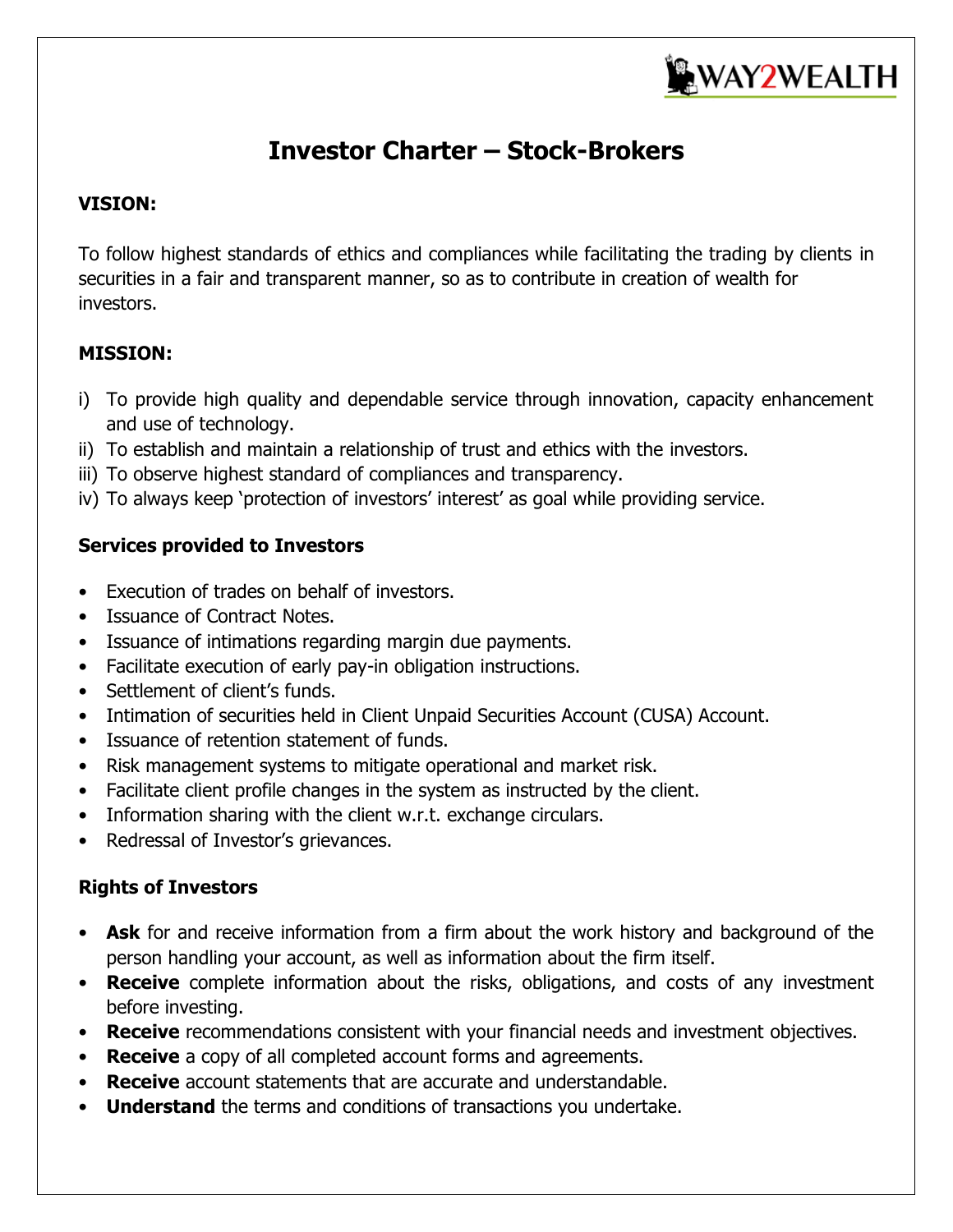

- **Access** your funds in a timely manner and receive information about any restrictions or limitations on access.
- **Receive** complete information about maintenance or service charges, transaction or redemption fees, and penalties.
- **Discuss** your grievances with compliance officer of the firm and receive prompt attention to and fair consideration of your concerns.

# **Various activities of Stock-Brokers with timelines**

| S.No           | <b>Activities</b>                                                                                                           | <b>Expected Timelines</b>                                                                     |
|----------------|-----------------------------------------------------------------------------------------------------------------------------|-----------------------------------------------------------------------------------------------|
| 1              | KYC entered into KRA System<br>and CKYCR                                                                                    | 10 days of account opening                                                                    |
| $\overline{2}$ | <b>Client Onboarding</b>                                                                                                    | Immediate, but not later than one week                                                        |
| 3              | Order execution                                                                                                             | Immediate on receipt of order, but not later than the<br>same day                             |
| 4              | Allocation of Unique<br>Client<br>Code                                                                                      | Before trading                                                                                |
| 5              | Copy of duly completed Client<br>Registration<br><b>Documents</b><br>to<br>clients                                          | 7 days from the date of upload of Unique Client Code<br>to the Exchange by the trading member |
| 6              | Issuance of contract notes                                                                                                  | 24 hours of execution of trades                                                               |
| $\overline{7}$ | Collection of upfront margin<br>from client                                                                                 | Before initiation of trade                                                                    |
| 8              | <sub>of</sub><br>intimations<br><b>Issuance</b><br>regarding other margin due<br>payments                                   | At the end of the T day                                                                       |
| 9              | Settlement of client funds 30<br>days / 90 days for running<br>account settlement (RAS) as<br>per the preference of client. | If consent not given for $RAS -$ within 24 hours of<br>pay-out                                |
| 10             | 'Statement of Accounts'<br>for<br><b>Securities</b><br>Funds,<br>and<br>Commodities Weekly basis                            | Within four trading days of following week                                                    |
| 11             | <sub>of</sub><br>retention<br><b>Issuance</b><br>statement<br><b>of</b><br>funds/commodities                                | 5 days from the date of settlement                                                            |
| 12             | of<br>Global<br>Issuance<br>Annual<br><b>Statement</b>                                                                      | 30 days from the end of the financial year                                                    |
| 13             | Investor grievances redressal                                                                                               | 30 days from the receipt of the complaint                                                     |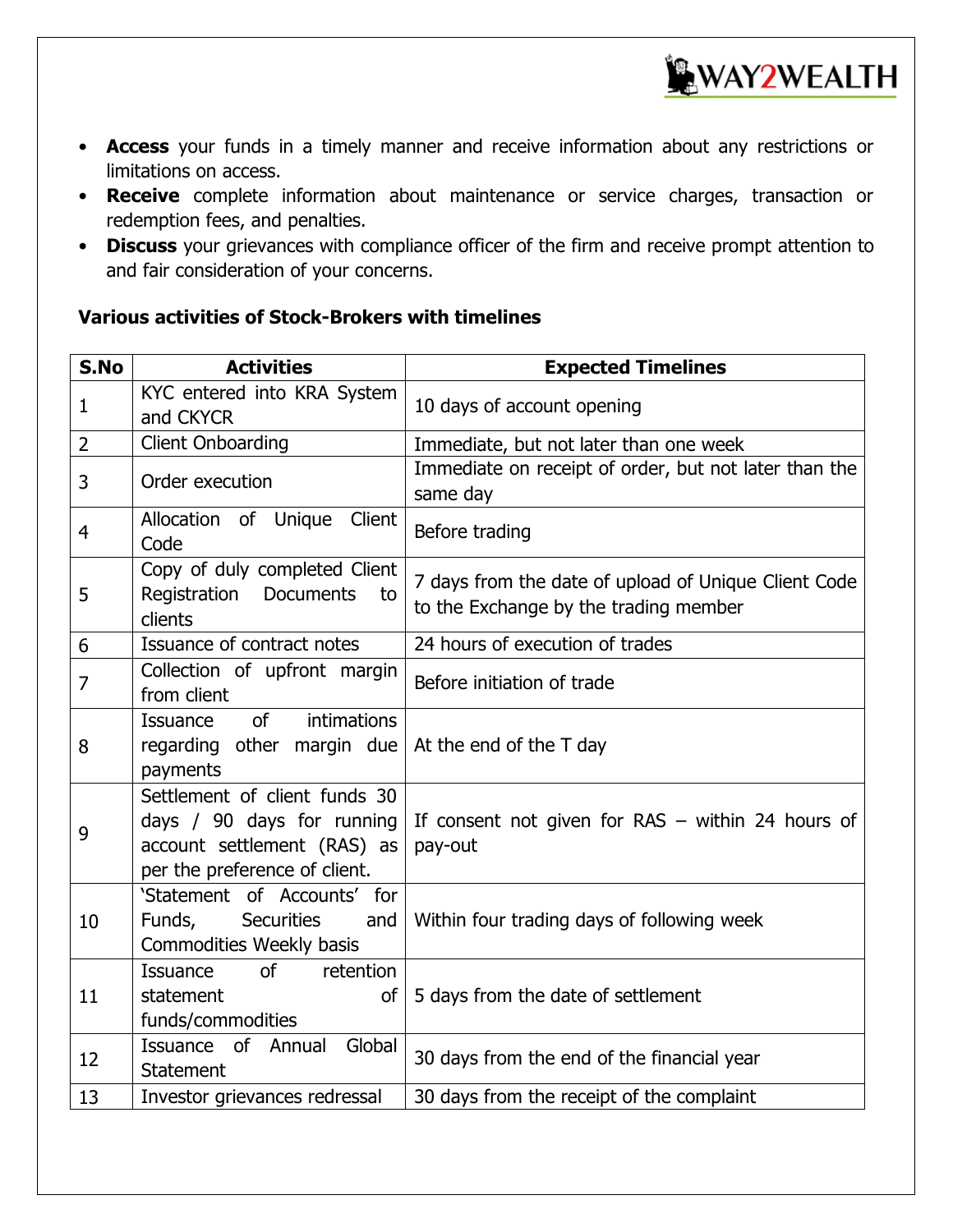

# **DOs and DON'Ts for Investors**

| <b>DOs</b>                                                                                                                                                                                                                                                            | <b>DON'Ts</b>                                                                                                                                                      |  |  |  |
|-----------------------------------------------------------------------------------------------------------------------------------------------------------------------------------------------------------------------------------------------------------------------|--------------------------------------------------------------------------------------------------------------------------------------------------------------------|--|--|--|
| 1. Read all documents and conditions being<br>agreed before signing the account opening<br>form.                                                                                                                                                                      | 1. Do not deal with unregistered Stock-<br>Broker.                                                                                                                 |  |  |  |
| 2. Receive a copy of KYC, copy of account<br>opening documents and Unique Client Code.                                                                                                                                                                                | 2. Do not forget to strike off blanks in your<br>account opening and KYC.                                                                                          |  |  |  |
| 3. Read the product / operational framework /<br>timelines related to various Trading and Clearing<br>& Settlement processes.                                                                                                                                         | 3. Do not submit an incomplete account<br>opening and KYC form.                                                                                                    |  |  |  |
| 4. Receive all information about brokerage, fees<br>and other charges levied.                                                                                                                                                                                         | 4. Do not forget to inform any change in<br>information linked to trading account and<br>obtain confirmation of updation in<br>the<br>system.                      |  |  |  |
| 5. Register your mobile number and email ID in<br>your trading, demat and bank accounts to get<br>regular alerts on your transactions.                                                                                                                                | 5. Do not transfer funds, for the purposes of<br>trading to anyone other than a Stock-Broker.<br>No payment should be made in name of<br>employee of Stock-Broker. |  |  |  |
| 6. If executed, receive a copy of Power of<br>Attorney. However, Power of Attorney is not a<br>mandatory requirement as per SEBI / Stock<br>Exchanges. Before granting Power of Attorney,<br>carefully examine the scope and implications of<br>powers being granted. | 6. Do not ignore any emails / SMSs received<br>with regards to trades done, from the Stock<br>Exchange and raise a concern, if discrepancy<br>is observed.         |  |  |  |
| 7. Receive contract notes for trades executed,<br>showing transaction price, brokerage, GST and<br>STT etc. as applicable, separately, within 24<br>hours of execution of trades.                                                                                     | 7. Do not opt for digital contracts, if not<br>familiar with computers.                                                                                            |  |  |  |
| 8. Receive funds and securities / commodities<br>on time within 24 hours from pay-out.                                                                                                                                                                                | 8. Do not share trading password.                                                                                                                                  |  |  |  |
| 9. Verify details of trades, contract notes and<br>statement of account and approach relevant<br>authority for any discrepancies. Verify trade<br>details on the Exchange websites from the trade<br>verification facility provided by the Exchanges.                 | 9. Do not fall prey to fixed / guaranteed<br>returns schemes.                                                                                                      |  |  |  |
| 10. Receive statement of accounts periodically.<br>If opted for running account settlement, account<br>has to be settled by the Stock-Broker as per the<br>option given by the client (30 or 90 days).                                                                | 10.Do not fall prey to fraudsters sending<br>emails and SMSs luring to trade in stocks /<br>securities promising huge profits.                                     |  |  |  |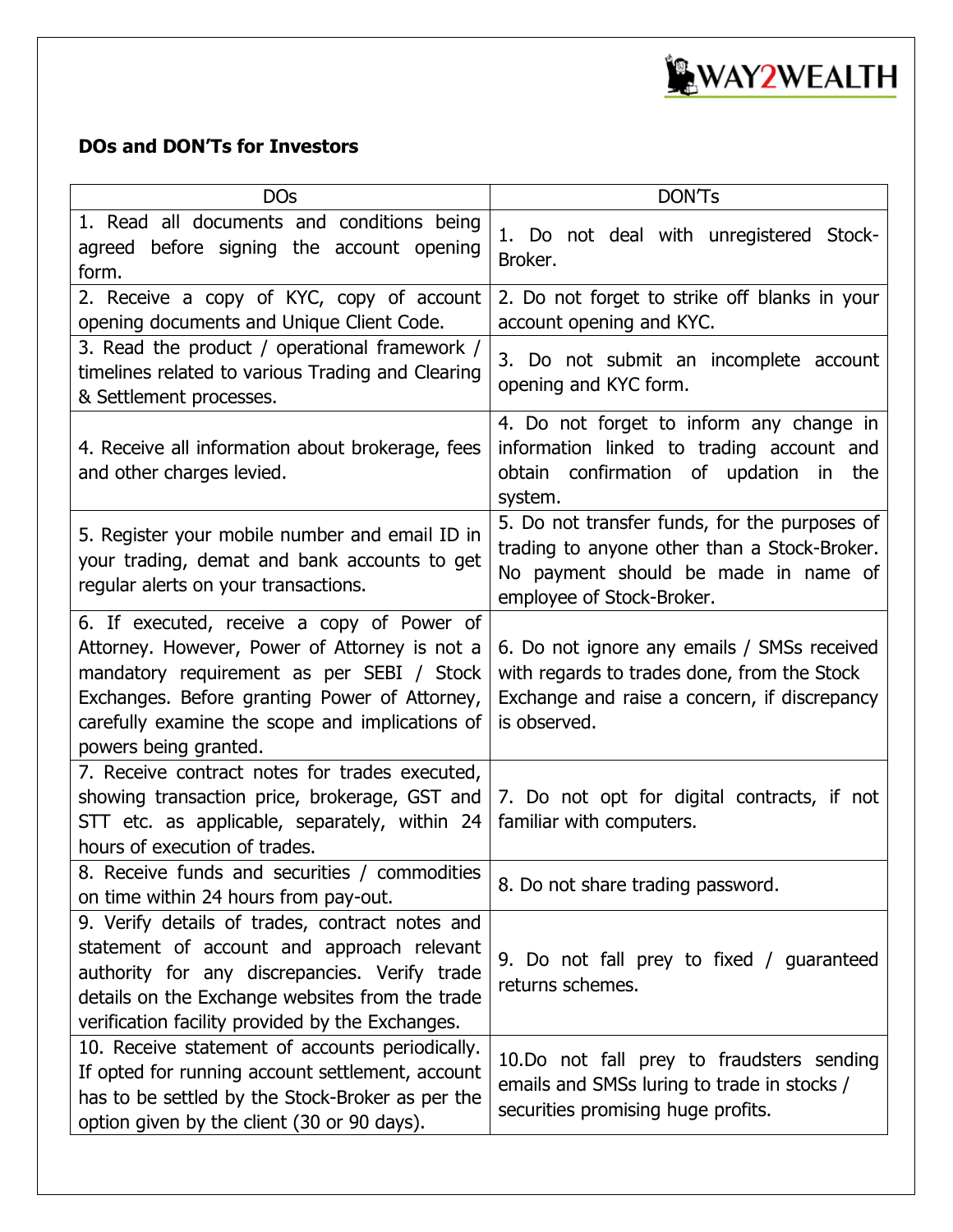

11. In case of any grievances, approach Stock-Broker or Stock Exchange or SEBI for getting the same resolved within prescribed timelines. 11.Do not follow herd mentality for investments. Seek expert and professional advice for your investments.

#### **Grievance Redressal Mechanism**

**Level 1 :** - Approach the Stock-Broker at the designated Investor Grievance e-mail ID of the Stock-Broker. The Stock-Broker will strive to redress the grievance immediately, but not later than 30 days of the receipt of the grievance.

**Level 2 :–** Approach the Stock Exchange using the grievance mechanism mentioned at the website of the respective exchange.

#### **Complaints Resolution Process at Stock Exchange explained graphically:**

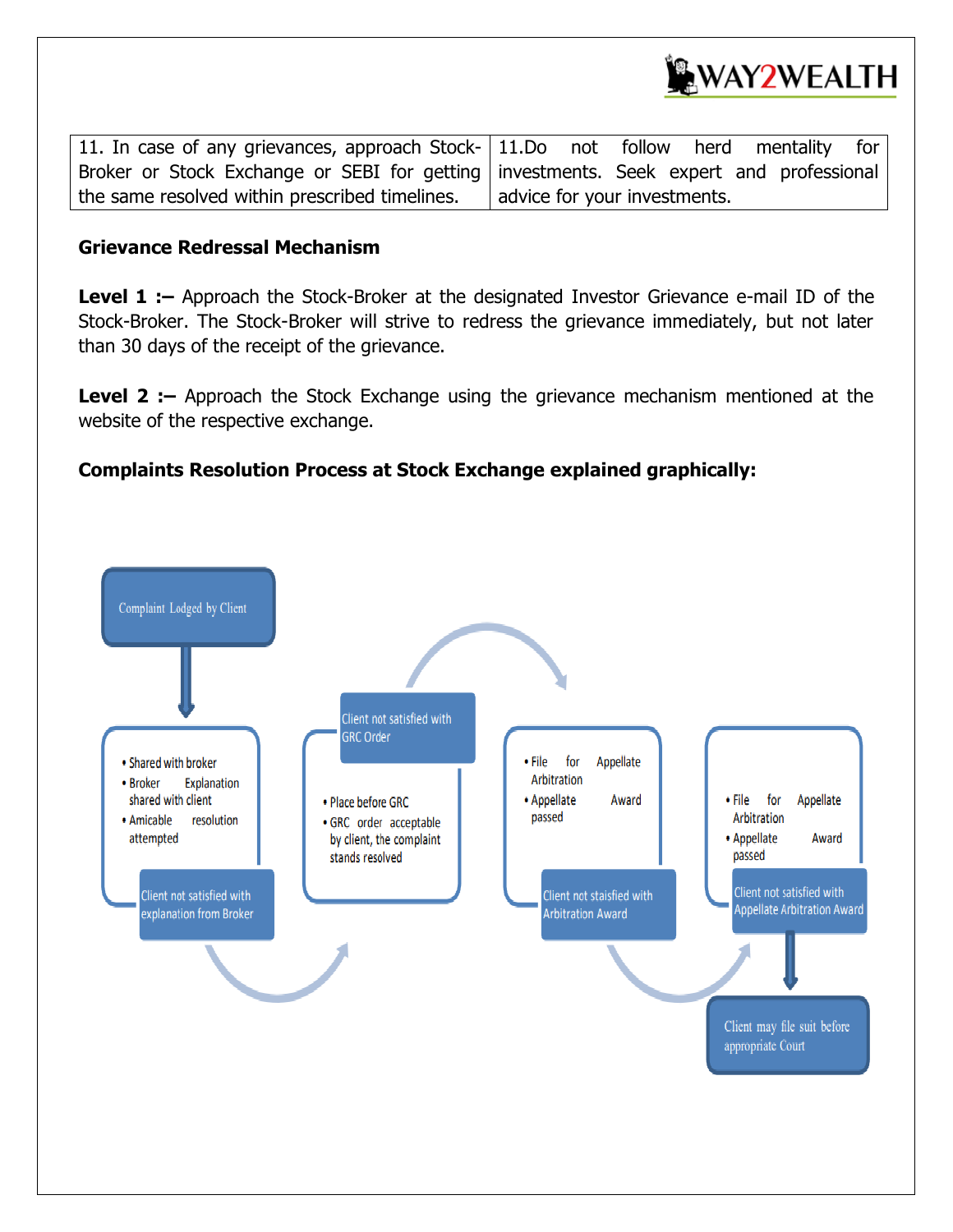

**Timelines for complaint resolution process at Stock Exchanges against Stock-Brokers**

| S.No           | Type of Activity                                                                                                 | Timelines for activity                                                                                                                                                                                                                                                |  |  |
|----------------|------------------------------------------------------------------------------------------------------------------|-----------------------------------------------------------------------------------------------------------------------------------------------------------------------------------------------------------------------------------------------------------------------|--|--|
| $\mathbf{1}$   | Receipt of Complaint                                                                                             | Day of complaint (C Day)                                                                                                                                                                                                                                              |  |  |
| $\overline{2}$ | Additional information<br>sought<br>from the<br>investor, if any, and provisionally forwarded<br>to Stock-Broker | $C + 7$ Working days                                                                                                                                                                                                                                                  |  |  |
| 3              | Registration of the complaint and forwarding<br>to the Stock-Broker                                              | C+8 Working Days i.e. T day                                                                                                                                                                                                                                           |  |  |
| 4              | <b>Amicable Resolution</b>                                                                                       | T+15 Working Days                                                                                                                                                                                                                                                     |  |  |
| 5              | Refer to Grievance Redressal Committee<br>(GRC), in case of no amicable resolution                               | T+16 Working Days                                                                                                                                                                                                                                                     |  |  |
| 6              | Complete resolution process post GRC                                                                             | $T + 30$ Working Days                                                                                                                                                                                                                                                 |  |  |
| 7              | In case where the GRC Member requires<br>additional information, GRC order shall be<br>completed within          | $T + 45$ Working Days                                                                                                                                                                                                                                                 |  |  |
| 8              | Implementation of GRC Order                                                                                      | On receipt of GRC Order, if the order<br>is in favour of the investor, debit the<br>funds of the Stock-Broker. Order for<br>debit is issued immediately or as per<br>the directions given in GRC order                                                                |  |  |
| 9              | In case the Stock-Broker is aggrieved by the<br>GRC order, will provide intention to avail<br>arbitration        | Within 7 days from receipt of order                                                                                                                                                                                                                                   |  |  |
| 10             | If intention from Stock-Broker is received and<br>the GRC order amount is upto Rs.20 lakhs                       | Investor is eligible for interim relief<br>from Investor Protection Fund (IPF).<br>The interim relief will be 50% of the<br>GRC order amount or Rs.2 lakhs<br>whichever is less. The same shall be<br>provided after obtaining<br>an<br>Undertaking from the investor |  |  |
| 11             | Stock-Broker shall file for arbitration                                                                          | Within 6 months from the date of<br><b>GRC</b> recommendation                                                                                                                                                                                                         |  |  |
| 12             | In case the Stock-Broker does not file for<br>arbitration within 6 months                                        | The GRC order amount shall<br>be<br>released<br>the<br>investor<br>after<br>to<br>adjusting the amount released as<br>interim relief, if any.                                                                                                                         |  |  |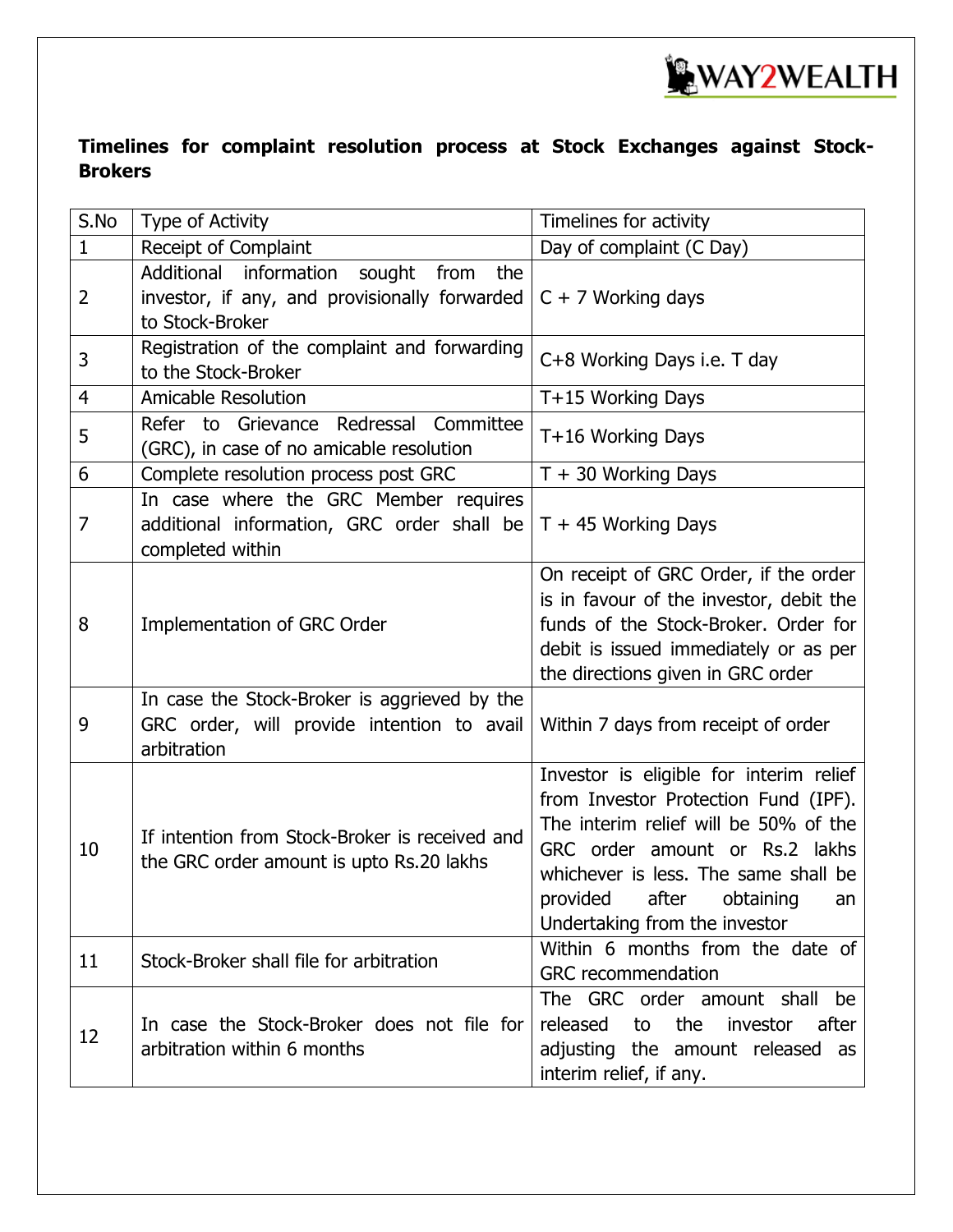

# **Handling of Investor's claims / complaints in case of default of a Trading Member / Clearing Member (TM/CM)**

# **Default of TM/CM**

Following steps are carried out by Stock Exchange for benefit of investor, in case Stock-Broker defaults:

- Circular is issued to inform about declaration of Stock-Broker as Defaulter.
- Information of defaulter Stock-Broker is disseminated on Stock Exchange website.
- Public Notice is issued informing declaration of a Stock-Broker as defaulter and inviting claims within specified period.
- Intimation to clients of defaulter Stock-Brokers via emails and SMS for facilitating lodging of claims within the specified period.

Following information is available on Stock Exchange website for information of investors:

- Norms for eligibility of claims for compensation from IPF.
- Claim form for lodging claim against defaulter Stock-Broker.
- FAQ on processing of investors' claims against Defaulter Stock-Broker.
- Provision to check online status of client's claim.

**Level 3 :–** The complaint not redressed at Stock-Broker / Stock Exchange level, may be lodged with SEBI on SCORES (a web based centralized grievance redressal system of SEBI) @ <https://scores.gov.in/scores/Welcome.html>

# **Procedure to file Complaint on SCORES:**

Filing Complaints on SCORES- Easy & quick

- a. Register on SCORES portal
- b. Mandatory details for filing complaints on SCORES: Name, PAN, Address, Mobile Number, Email ID
- c. Benefits: Effective Communication, Speedy redressal of the grievances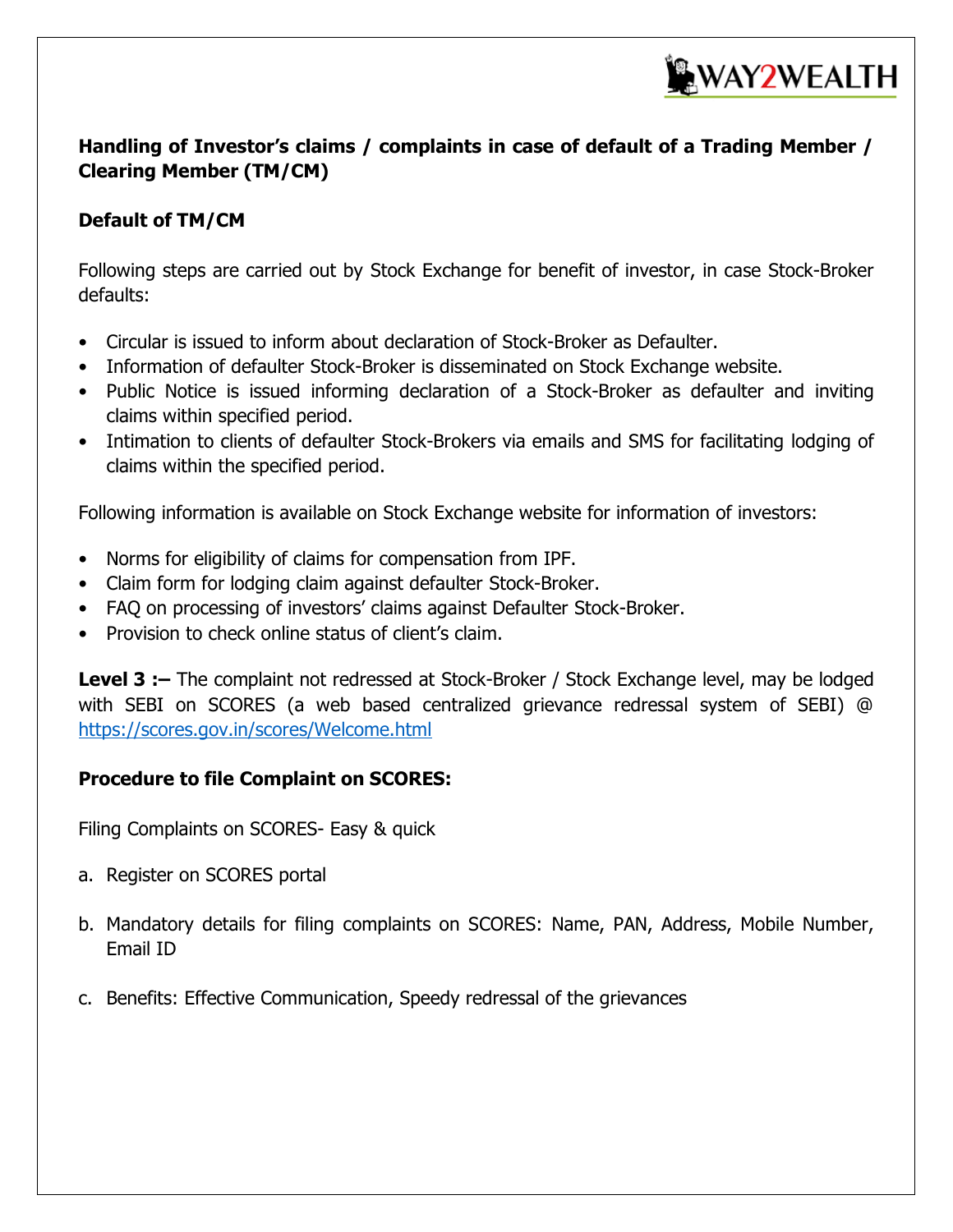

# **Data for every month ending (as on 31st May 2022)**

| Sr.<br><b>No</b> | <b>Received</b><br><b>From</b>              | <b>Carried</b><br>forward<br>from<br>previous<br>month | <b>Received</b><br>during<br>the<br>month | <b>Total</b><br><b>Pending</b> | <b>Resolved</b> | Pending at the<br>end of the month    |                                              | <b>Average</b><br><b>Resolution</b><br>time (in |
|------------------|---------------------------------------------|--------------------------------------------------------|-------------------------------------------|--------------------------------|-----------------|---------------------------------------|----------------------------------------------|-------------------------------------------------|
|                  |                                             |                                                        |                                           |                                |                 | <b>Pending</b><br>for $<$ 3<br>months | <b>Pending</b><br>for $> 3$<br><b>Months</b> | days)<br>(working<br>days)                      |
| 1                | <b>Directly</b><br>from<br><b>Investors</b> | $\mathbf 0$                                            | 3                                         | $\overline{0}$                 | 3               | $\mathbf 0$                           | $\mathbf 0$                                  | $15 - 25$<br>Working<br>Days                    |
| $\overline{2}$   | <b>SEBI</b><br>(SCORES)                     | $\mathbf 0$                                            | $\mathbf{1}$                              | $\mathbf 0$                    | $\mathbf{1}$    | $\mathbf 0$                           | $\mathbf 0$                                  | 10 Working<br>Days                              |
| 3                | Exchanges                                   | $\mathbf 0$                                            | $\mathbf{1}$                              | $\overline{0}$                 |                 | $\mathbf 0$                           | $\mathbf{0}$                                 | $15 - 25$<br>Working<br>Days                    |
| 4                | Other<br><b>Sources</b><br>(if any)         | $\mathbf 0$                                            | $\mathbf 0$                               | $\mathbf 0$                    | $\overline{0}$  | $\mathbf 0$                           | $\mathbf{0}$                                 | <b>NIL</b>                                      |
| 5                | Grand<br><b>Total</b>                       | $\mathbf 0$                                            | 5                                         | $\bf{0}$                       | 5               | $\mathbf 0$                           | $\mathbf 0$                                  | $15 - 25$<br>Working<br>Days                    |

# **Trend of monthly disposal of complaints**

| Sr. No.            | <b>Month</b>  | <b>Carried forward from</b><br>previous month | <b>Received</b> | <b>Resolved</b> | <b>Pending</b> |
|--------------------|---------------|-----------------------------------------------|-----------------|-----------------|----------------|
| 1                  | Jun-21        | $\Omega$                                      | 4               | $\overline{4}$  | $\mathbf{0}$   |
| $\overline{2}$     | $Jul-21$      | $\mathbf{0}$                                  | 6               | 6               | 0              |
| 3                  | Aug-21        | $\overline{0}$                                | $\overline{4}$  | 4               | $\overline{0}$ |
| $\overline{4}$     | $Sep-21$      | $\overline{0}$                                | 5               | 5               | $\overline{0}$ |
| 5                  | <b>Oct-21</b> | $\overline{0}$                                | 5               | 5               | $\mathbf 0$    |
| 6                  | <b>Nov-21</b> | $\overline{0}$                                | $\overline{7}$  | $\overline{7}$  | $\mathbf{0}$   |
| 7                  | Dec-21        | $\overline{0}$                                | 4               | $\overline{4}$  | $\mathbf 0$    |
| 8                  | $Jan-22$      | $\overline{0}$                                | $\overline{7}$  | 7               | $\Omega$       |
| 9                  | Feb-22        | $\overline{0}$                                | 3               | 3               | $\overline{0}$ |
| 10                 | <b>Mar-22</b> | $\overline{0}$                                | 6               | 6               | $\overline{0}$ |
| 11                 | Apr-22        | $\overline{0}$                                | $\overline{7}$  | 7               | $\mathbf{0}$   |
| 12                 | $May-22$      | 0                                             | 5               | 5               | $\mathbf 0$    |
| <b>Grand Total</b> |               | 0                                             | 63              | 63              | 0              |